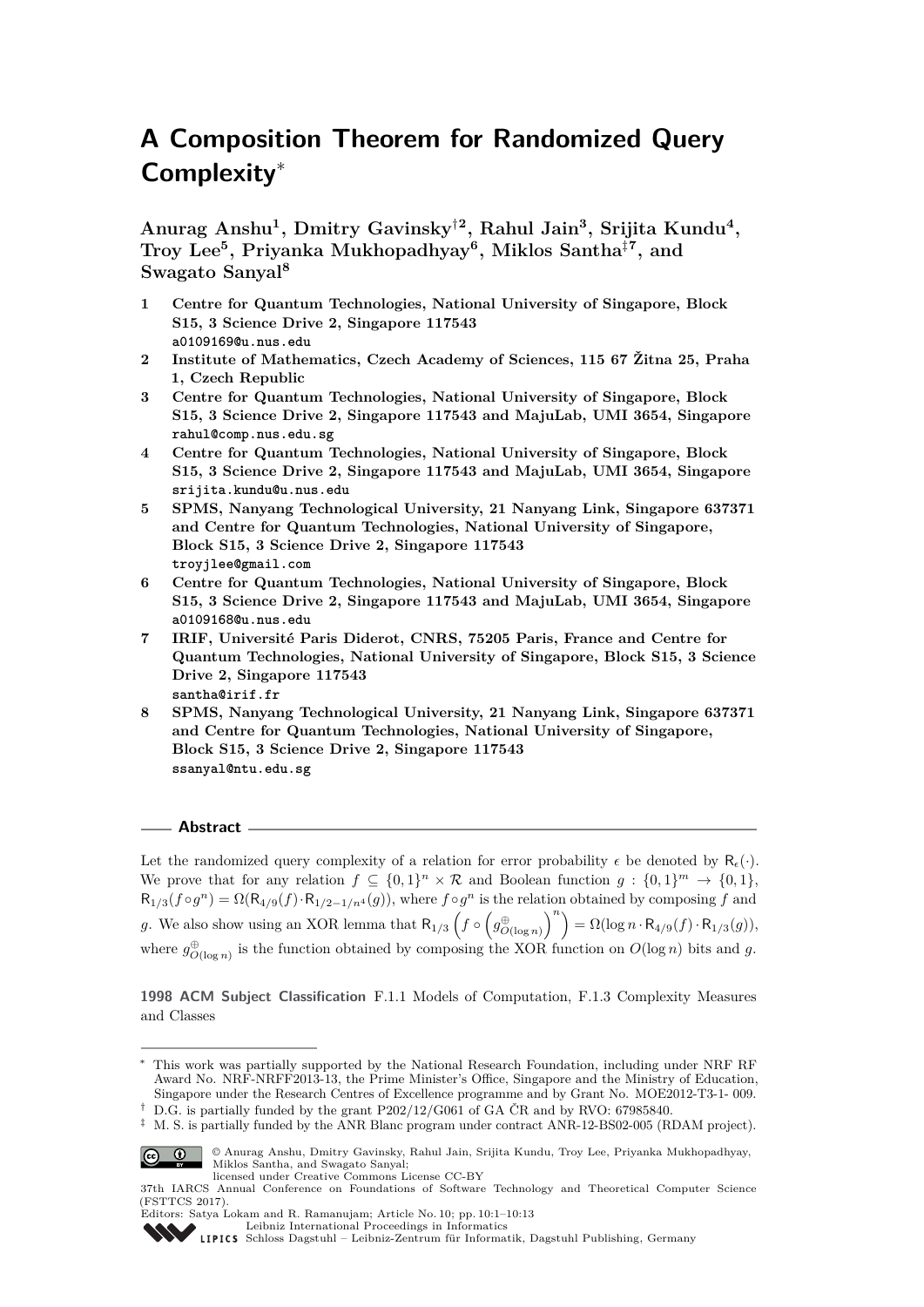# **10:2 A Composition Theorem for Randomized Query Complexity**

**Keywords and phrases** Query algorithms and complexity, Decision trees, Composition theorem, XOR lemma, Hardness amplification

**Digital Object Identifier** [10.4230/LIPIcs.FSTTCS.2017.10](http://dx.doi.org/10.4230/LIPIcs.FSTTCS.2017.10)

# **1 Introduction**

Given two Boolean functions  $f: \{0,1\}^n \to \{0,1\}$  and  $g: \{0,1\}^m \to \{0,1\}$ , the composed function  $f \circ g^n : (\{0,1\}^m)^n \to \{0,1\}$  is defined as follows: For  $x = (x^{(1)},...,x^{(n)}) \in$  $(\{0,1\}^m)^n$ ,  $f \circ g^n(x) = f(g(x^{(1)}), \ldots, g(x^{(n)}))$ . Composition of Boolean functions has long been a topic of active research in complexity theory. In many works, composition of Boolean function is studied in the context of a certain complexity measure. The objective is to understand the relation between the complexity of the composed function in terms of the complexities of the individual functions. Let  $D(\cdot)$  denote the deterministic query complexity. It is easy to see that  $D(f \circ g^n) \leq D(f) \cdot D(g)$  since  $f \circ g$  can be computed by simulating an optimal query algorithm of *f*; whenever the algorithm makes a query, we simulate an optimal query algorithm of *g* and serve the query. It can be shown by an adversary argument that this is an optimal query algorithm and  $D(f \circ g^n) = D(f) \cdot D(g)$  [\[11,](#page-12-1) [15\]](#page-12-2).

However, such a characterization is not so obvious for randomized query complexity. Although a similar upper bound still holds true (possibly accommodating a logarithmic overhead), it is no more as clear that it also asymptotically bounds the randomized query complexity of  $f \circ g^n$  from below. Let  $\mathsf{R}_{\epsilon}(\cdot)$  denote the  $\epsilon$ -error randomized query complexity. Our main theorem in this work is the following.

<span id="page-1-0"></span>**Findment 1** (Main Theorem). For any relation  $f \subseteq \{0,1\}^n \times \mathcal{R}$  and Boolean function  $g: \{0, 1\}^m \to \{0, 1\},\$ 

$$
R_{1/3}(f \circ g^n) = \Omega(R_{4/9}(f) \cdot R_{1/2 - 1/n^4}(g)).
$$

See Section [2](#page-3-0) for definitions of composition and various complexity measures of relations. Theorem [1](#page-1-0) implies that if *g* is a function that is hard to compute with error  $1/2 - 1/n^4$ ,  $f \circ g^n$  is hard to compute with error  $1/3$ .

In the special case where *f* is a function, Theorem [1](#page-1-0) implies that  $R_{1/3}(f \circ g^n) = \Omega(R_{1/3}(f) \cdot g^n)$  $R_{1/2-1/n^4}(g)$ , since the success probability of query algorithms for functions can be boosted from 5*/*9 to 2*/*3 by constantly many independent repetitions followed by taking a majority of the different outputs.

Theorem [1](#page-1-0) is useful only when the function *g* is hard against randomized query algorithms even for error  $1/2 - 1/n^4$ . In Section [3.1](#page-10-0) we prove the following consequence of Theorem [1.](#page-1-0)

<span id="page-1-1"></span>▶ **Theorem 2.** Let  $f \subseteq \{0,1\}^n \times \mathcal{R}$  be any relation. Let  $g : \{0,1\}^m \to \{0,1\}$  be a function.  $Let g_t^{\oplus} : (\{0,1\}^m)^t \rightarrow \{0,1\}$  be defined as follows: for  $x = (x^{(1)},...,x^{(t)}) \in (\{0,1\}^m)^t$ ,  $g_t^{\oplus}(x) = \bigoplus_{i=1}^t g(x^{(i)})$ *. Then,* 

$$
\mathsf{R}_{1/3}\left(f\circ\left(g^{\oplus}_{O(\log n)}\right)^n\right)=\Omega(\log n\cdot\mathsf{R}_{4/9}(f)\cdot\mathsf{R}_{1/3}(g)).
$$

Theorem [2](#page-1-1) is proved by establishing, via an XOR lemma by Andrew Drucker [\[5\]](#page-11-0), that if *g* is hard for error  $1/3$  then  $g_{O(\log n)}^{\oplus}$  is hard for error  $1/2 - 1/n^4$ .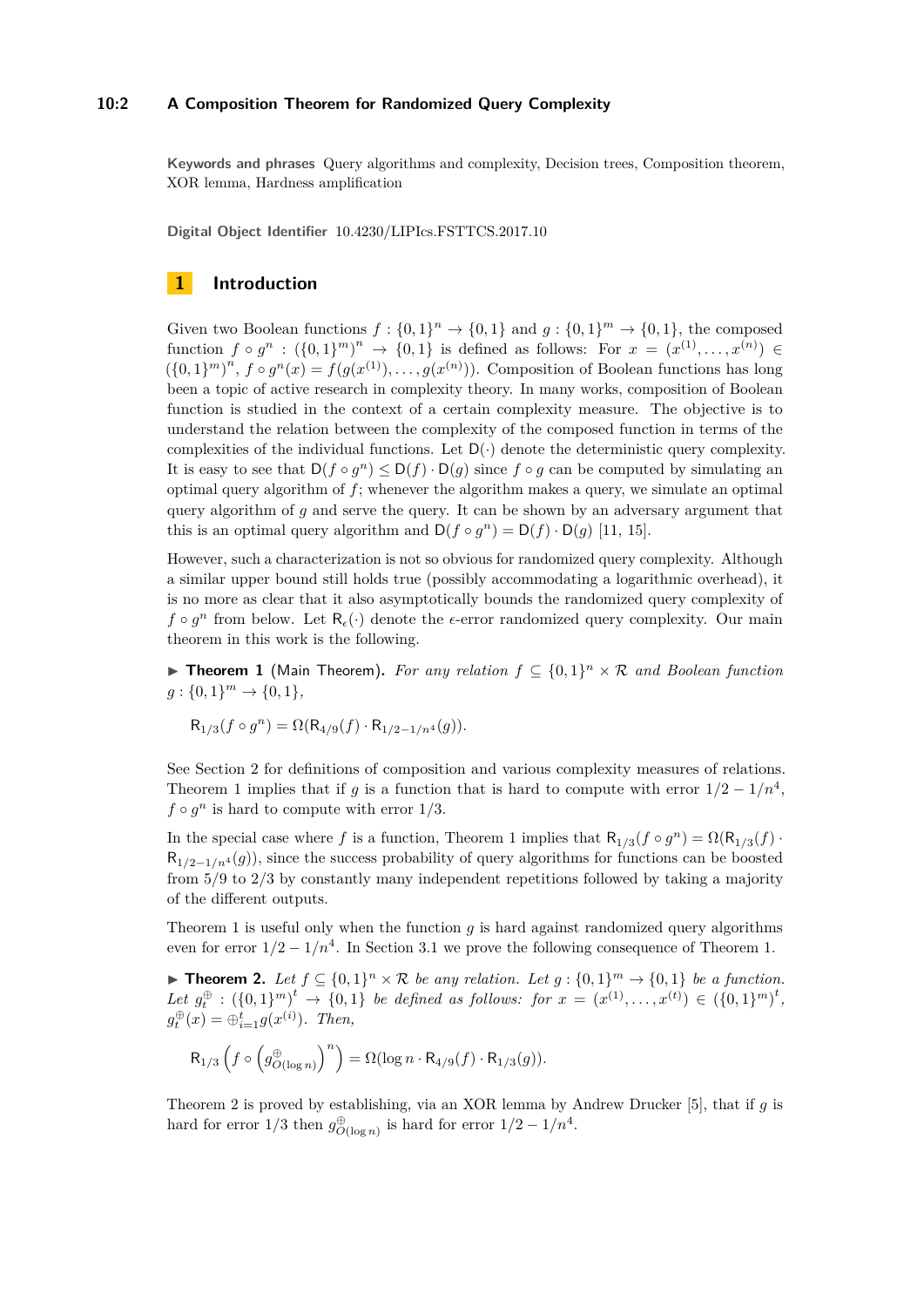Composition theorems for randomized query complexity have been extensively studied in the past. Göös and Jayram [\[6\]](#page-11-1) showed a composition theorem for a constrained version of conical junta degree, which is a lower bound on randomized query complexity. Composition theorem for approximate degree (which also bounds randomized query complexity from below) for the special case of TRIBES function has seen a long line of research culminating in independent works of Sherstov [\[14\]](#page-12-3) and Bun and Thaler [\[3\]](#page-11-2) who settle the question by proving optimal bounds.

Composition theorem has been studied and shown in the context of communication and query complexities by the works of Göös, Pitassi and Watson [\[7,](#page-11-3) [8\]](#page-11-4), Chattopadhyay et al. [\[4\]](#page-11-5) when the function *q* is the indexing function or the inner product function with large enough arity. The work of Hatami, Hosseini and Lovett [\[9\]](#page-12-4) proves a composition theorem in the context of communication and parity query complexites when the function *g* is the two-bit XOR function. Ben-David and Kothari [\[1\]](#page-11-6) proved a composition theorem for the *sabotage complexity* of Boolean functions, a novel complexity measure defined in the same work that the authors prove to give quadratically tight bound on the randomized query complexity.

Composition theorems have also been successfully used in the past in constructing separating examples for various complexity measures, and bounding one complexity measure in terms of another. Kulkarni and Tal [\[10\]](#page-12-5) proved an upper bound on fractional block sensitivity in terms of degree by analyzing the behavior of fractional block sensitivity under function composition. Separation between block sensitivity and degree was obtained by composing Kushilevitz's *hemi-icosahedron function* repeatedly with itself [\[13,](#page-12-6) [12,](#page-12-7) [2\]](#page-11-7). Separation between parity decision tree complexity and Fourier sparsity has been obtained by O'Donnell et al. by studying the behavior of *parity kill number* under function composition [\[13\]](#page-12-6).

# <span id="page-2-0"></span>**1.1 Our techniques**

In this section, we give a high level overview of our proof of Theorem [1.](#page-1-0) We refer the reader to Section [2](#page-3-0) for formal definitions of composition and various complexity measures of relations.

Let  $\epsilon = 1/2 - 1/n^4$ . Let  $\mu$  be the distribution over the domain  $\{0, 1\}^m$  of g for which  $\mathsf{R}_{\epsilon}(g)$ is achieved, i.e.,  $R_{\epsilon}(g) = D_{\epsilon}^{\mu}(g)$  (see Fact [3\)](#page-4-0). For  $b \in \{0,1\}$ , let  $\mu_b$  denote the distribution obtained by conditioning  $\mu$  to the event that  $g(x) = b$  (see Section [2](#page-3-0) for a formal definition).

We show that for every probability distribution  $\lambda$  over the domain  $\{0,1\}^n$  of f, there exists a deterministic query algorithm A with worst case query complexity at most  $R_{1/3}(f \circ g^n)/R_{\epsilon}(g)$ , such that  $Pr_{z\sim\lambda}[(z,\mathcal{A}(z)) \in f] \geq 5/9$ . By the minimax principle (Fact [3\)](#page-4-0) this proves Theorem [1.](#page-1-0)

Now using the distribution  $\lambda$  over  $\{0,1\}^n$  we define a probability distribution  $\gamma$  over  $({0,1}^m)^n$ . To define *γ*, we begin by defining a family of distributions  ${\gamma^z : z \in {0,1}^n}$ over  $({0,1})^m$ <sup>n</sup>. For a fixed  $z = (z_1, \ldots, z_n) \in {0,1}^n$ , we define  $\gamma^z$  by giving a sampling procedure:

- **1.** For each  $i = 1, ..., n$ , sample  $x^{(i)} = (x_1^{(i)}, ..., x_m^{(i)})$  from  $\{0, 1\}^m$  independently according to  $\mu_{z_i}$ .
- **2.** Return  $x = (x^{(1)}, \ldots, x^{(n)})$ .

Thus for  $z = (z_1, \ldots, z_n) \in \{0, 1\}^n$  and  $x = (x^{(1)}, \ldots, x^{(n)}) \in (\{0, 1\}^m)^n$ ,  $\gamma^z(x) = \prod_{i=1}^n$  $\mu_{z_i}(x^{(i)})$ . Note that  $\gamma^z$  is supported only on strings *x* for which the following is true: for each  $r \in \mathcal{R}$ ,  $(x, r) \in f \circ g^n$  if and only if  $(z, r) \in f$ .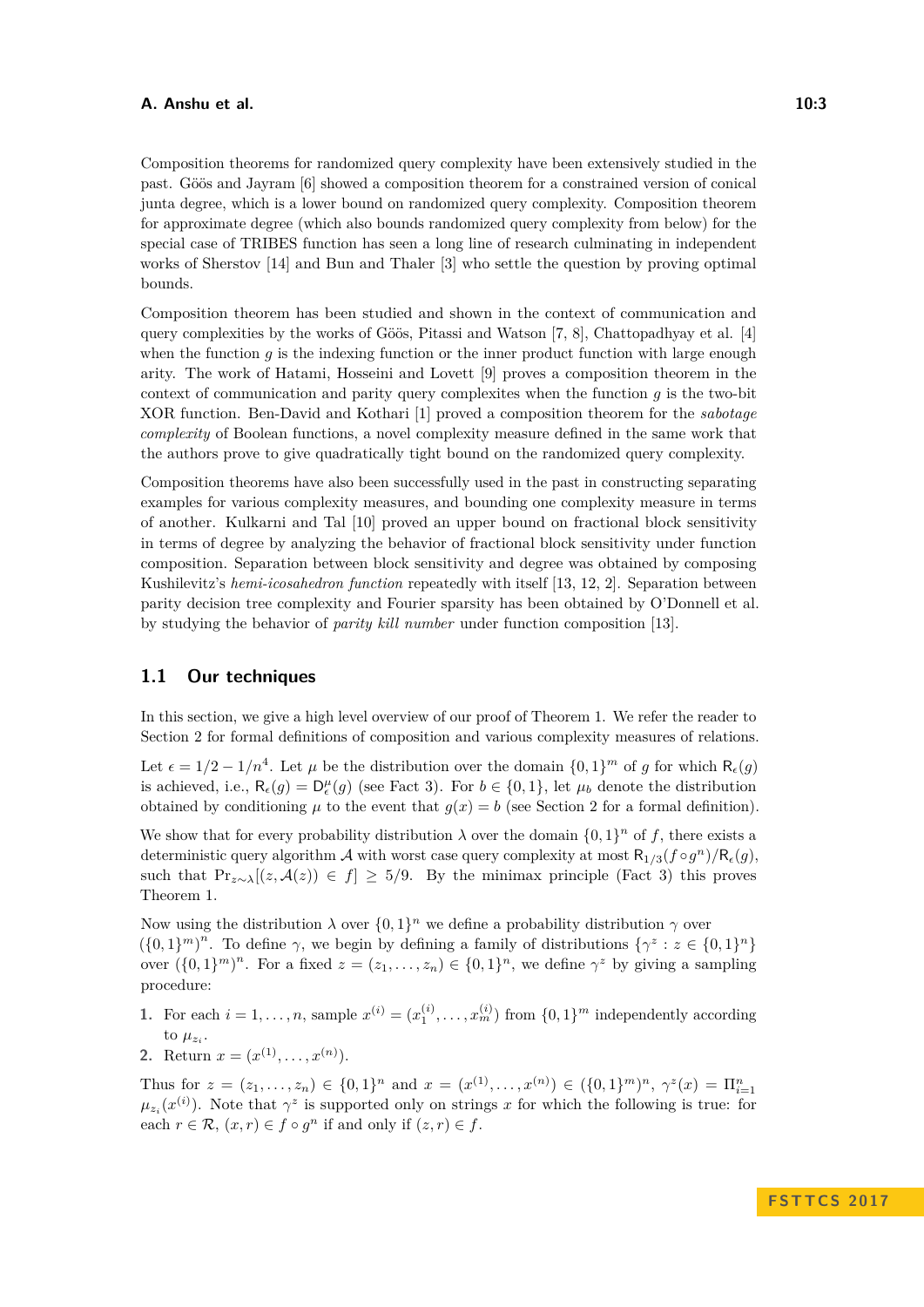# **10:4 A Composition Theorem for Randomized Query Complexity**

Having defined the distributions  $\gamma^z$ , we define the distribution  $\gamma$  by giving a sampling procedure:

- **1.** Sample a  $z = (z_1, \ldots, z_n)$  from  $\{0, 1\}^n$  according to  $\lambda$ .
- **2.** Sample an  $x = (x^{(1)}, \ldots, x^{(n)})$  from  $({0,1}^m)^n$  according to  $\gamma^z$ . Return *x*.

By minimax principle (Fact [3\)](#page-4-0), there is a deterministic query algorithm  $\beta$  of worst case complexity at most  $R_{1/3}(f \circ g^n)$  such that  $\Pr_{x \sim \gamma}[(x, \mathcal{B}(x)) \in f \circ g^n] \ge 2/3$ . We will use  $\mathcal B$  to construct a randomized query algorithm  $A'$  for  $f$  with the desired properties. A deterministic query algorithm  $A$  for  $f$  with required performance guarantees can then be obtained by appropriately fixing the randomness of  $\mathcal{A}'$ .

See Algorithm [1](#page-8-0) for a formal description of A'. Given an input  $z = (z_1, \ldots, z_n)$ , A' simulates B. Recall that an input to B is an *nm* bit long string  $(x_j^{(i)})_{\substack{i=1,\ldots,n\\j=1,\ldots,m}}$ . Whenever B asks for (queries) an input bit  $x_j^{(i)}$ , a response bit is appropriately generated and passed to  $\beta$ . To generate a response to a query by  $\mathcal{B}$ , a bit in  $z$  may be queried; those queries will contribute to the query complexity of  $\mathcal{A}'$ . The queries are addressed as follows. Let the simulation of  $\mathcal{B}$ request bit  $x_j^{(i)}$ .

- If less than  $D_{\epsilon}^{\mu}(g)$  queries have been made into  $x^{(i)}$  (including the current query) then a bit *b* is sampled from the marginal distribution of  $x_j^{(i)}$  according to  $\mu$ , conditioned on the responses to the past queries.  $b$  is passed to the simulation of  $B$ .
- If  $D_{\epsilon}^{\mu}(g)$  queries have been made into  $x^{(i)}$  (including the current query) then first the input bit  $z_i$  is queried; then a bit *b* is sampled from the marginal distribution of  $x_j^{(i)}$ according to  $\mu_{z_i}$ , conditioned on the responses to the past queries. *b* is passed to the simulation of  $\beta$ .

The simulation of B continues until B terminates in a leaf. Then  $\mathcal{A}'$  also terminates and outputs the label of the leaf.

We use Claims [8](#page-5-0) and [9](#page-6-0) to prove that for a fixed  $z \in \{0,1\}^n$ , the probability distribution induced by  $\mathcal{A}'$  on the leaves of  $\mathcal{B}$  is statistically close to the probability distribution induced by  $\beta$  on its leaves for a random input from  $\gamma^z$ . Averaging over different *z*'s, the correctness of  $A'$  follows from the correctness of  $B$ . The reader is referred to Section [3](#page-7-0) for the details.

# <span id="page-3-0"></span>**2 Preliminaries**

In this section, we define some basic concepts, and set up our notations. We begin with defining the 2-sided error randomized and distributional query complexity measures of relations. The relations considered in this work will all be between the Boolean hypercube  $\{0,1\}^k$  of some dimension k, and an arbitrary set S. The strings  $x \in \{0,1\}^n$  will be called as inputs to the relation, and  $\{0,1\}^n$  will be referred to as the *input space* and the *domain* of relations.

**► Definition 1** (2-sided Error Randomized Query Complexity). Let S be any set. Let  $h \subseteq$  $\{0,1\}^k \times S$  be any relation and  $\epsilon \in [0,1/2)$ . The 2-sided error randomized query complexity  $R_{\epsilon}(h)$  is the minimum number of queries made in the worst case by a randomized query algorithm  $A$  (the worst case is over inputs and the internal randomness of  $A$ ) that on each input  $x \in \{0,1\}^k$  satisfies  $Pr[(x, \mathcal{A}(x)) \in h] \ge 1 - \epsilon$  (where the probability is over the internal randomness of  $A$ ).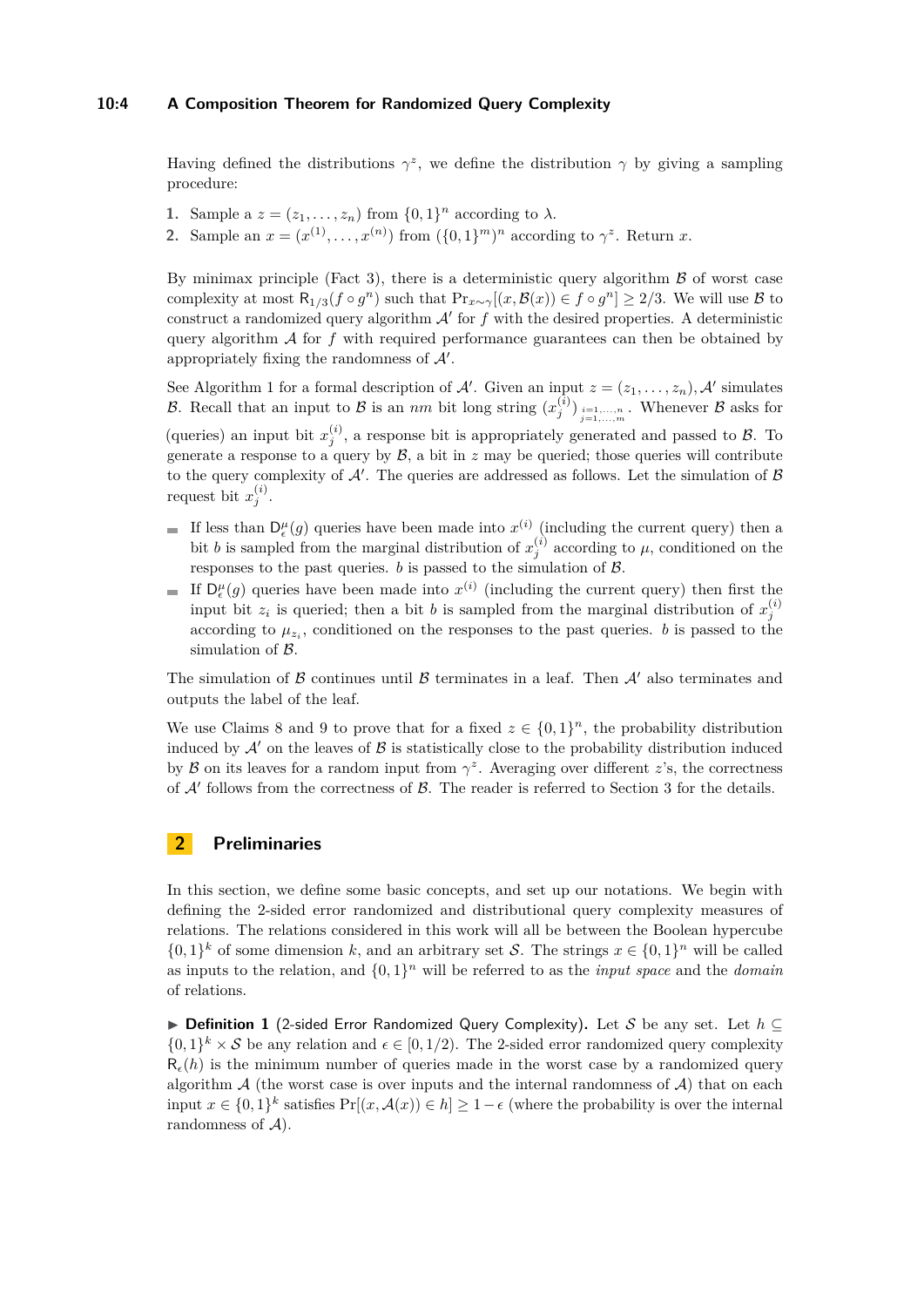**▶ Definition 2** (Distributional Query Complexity). Let  $h \subseteq \{0,1\}^k \times S$  be any relation,  $\mu$ a distribution on the input space  $\{0,1\}^k$  of h, and  $\epsilon \in [0,1/2)$ . The distributional query complexity  $D_{\epsilon}^{\mu}(h)$  is the minimum number of queries made in the worst case (over inputs) by a deterministic query algorithm A for which  $Pr_{x \sim \mu}[(x, \mathcal{A}(x)) \in h] \geq 1 - \epsilon$ .

In particular, if  $h$  is a function and  $A$  is a randomized or distributional query algorithm computing *h* with error  $\epsilon$ , then  $Pr[h(x) = A(x)] \ge 1 - \epsilon$ , where the probability is over the respective sources of randomness.

The following theorem is von Neumann's minimax principle stated for decision trees.

<span id="page-4-0"></span>▶ **Fact 3** (minimax principle). For any integer *k*, set *S*, and relation  $h \subseteq \{0,1\}^k \times S$ ,

$$
R_{\epsilon}(h) = \max_{\mu} D_{\epsilon}^{\mu}(h).
$$

Let  $g: \{0,1\}^m \to \{0,1\}$  be a Boolean function. Let  $\mu$  be a probability distribution on  $\{0,1\}^m$  which intersects non-trivially both with  $g^{-1}(0)$  and with  $g^{-1}(1)$ . For each  $z \in \{0,1\}$ , let  $\mu_z$  be the distribution obtained by restricting  $\mu$  to  $g^{-1}(z)$ . Formally,

$$
\mu_z(x) = \begin{cases} 0 & \text{if } g(x) \neq z \\ \frac{\mu(x)}{\sum_{y:g(y)=z} \mu(y)} & \text{if } g(x) = z \end{cases}
$$

Notice that  $\mu_0$  and  $\mu_1$  are defined with respect to some Boolean function g, which will always be clear from the context.

**Definition 4** (Subcube, Co-dimension). A subset C of  $\{0,1\}^m$  is called a subcube if there exists a set  $S \subseteq \{1, \ldots, m\}$  of indices and an *assignment function*  $A : S \to \{0, 1\}$  such that  $\mathcal{C} = \{x \in \{0,1\}^m : \forall i \in S, x_i = A(i)\}.$  The co-dimension codim(C) of C is defined to be |S|.

Let  $\mathcal{C} \subseteq \{0,1\}^m$  be a subcube and  $\mu$  be a probability distribution on  $\{0,1\}^m$ . We will often abuse notation and use  $\mathcal C$  to denote the event that a random string  $x$  belongs to the subcube C. The probability  $Pr_{x\sim\mu}[x \in C]$  will be denoted by  $Pr_{\mu}[C]$ . For subcubes  $C_1$  and  $C_2$ , the conditional probability  $Pr_{x \sim \mu}[x \in C_2 \mid x \in C_1]$  will be denoted by  $Pr_{\mu}[C_2 \mid C_1]$ .

**Definition 5** (Bias of a subcube). Let  $g: \{0,1\}^m \to \{0,1\}$  be a Boolean function. Let  $\mu$  be a probability distribution over  $\{0,1\}^m$ . Let  $\mathcal{C} \subseteq \{0,1\}^m$  be a subcube such that  $\Pr_{\mu}[\mathcal{C}] > 0$ . The bias of C with respect to  $\mu$ , bias<sup> $\mu$ </sup>(C), is defined to be:

$$
\mathrm{bias}^{\mu}(\mathcal{C}) = |\Pr_{x \sim \mu}[g(x) = 0 \mid x \in \mathcal{C}] - \Pr_{x \sim \mu}[g(x) = 1 \mid x \in \mathcal{C}]|.
$$

A Boolean function *g* is implicit in the definition of bias, which will always be clear from the context.

<span id="page-4-1"></span>**Proposition 6.** Let  $g: \{0,1\}^m \to \{0,1\}$  be a Boolean function, and  $D_{\epsilon}^{\mu}(g) > 0$ . Then,

$$
\min_{b \in \{0,1\}} \{ \Pr_{x \sim \mu}[g(x) = b] \} > \epsilon.
$$

In particular,  $bias^{\mu}(\{0, 1\}^m) < 1 - 2\epsilon$ .

**Proof.** Towards a contradiction, assume that  $\min_{b \in \{0,1\}} \{Pr_{x \sim \mu}[g(x) = b]\} \leq \epsilon$ . Then, the algorithm that outputs  $\arg \max_{b \in \{0,1\}} \{Pr_{x \sim \mu}[g(x) = b]\}$  makes 0 query and is correct with probability at least  $1 - \epsilon$ . This contradicts the hypothesis that  $D_{\epsilon}^{\mu}(g) > 0$ .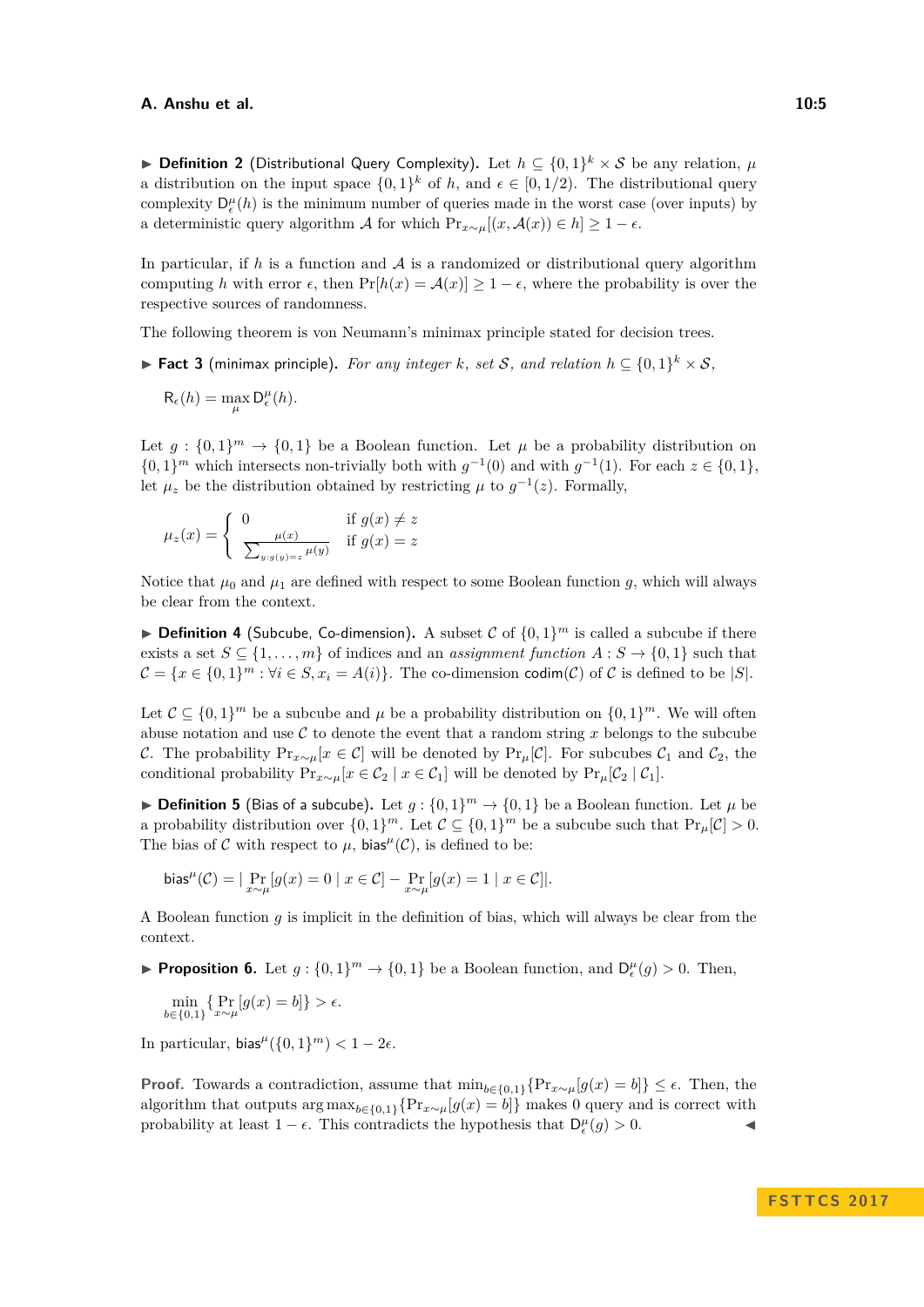## **10:6 A Composition Theorem for Randomized Query Complexity**

Now we define composition of two relations.

▶ **Definition 7** (Composition of relations). Let  $f \subseteq \{0,1\}^n \times \mathcal{R}$  and  $g \subseteq \{0,1\}^m \times \{0,1\}$ be two relations. The composed relation  $f \circ g^n \subseteq (\{0,1\}^m)^n \times \mathcal{R}$  is defined as follows: For  $x = (x^{(1)}, \ldots, x^{(n)}) \in (\{0, 1\}^m)^n$  and  $r \in \mathcal{R}, (x, r) \in f \circ g^n$  if and only if there exists  $b = (b^{(1)}, \ldots, b^{(n)}) \in \{0, 1\}^n$  such that for each  $i = 1, \ldots, n$ ,  $(x^{(i)}, b^{(i)}) \in g$  and  $(b, r) \in f$ .

We will often view a deterministic query algorithm as a binary decision tree. In each vertex *v* of the tree, an input variable is queried. Depending on the outcome of the query, the computation goes to a child of *v*. The child of *v* corresponding to outcome *b* to the query made is denoted by  $v<sub>b</sub>$ . It is well known that the set of inputs that lead the computation of a decision tree to a certain vertex forms a subcube. We will denote the subcube corresponding to a vertex  $v$  by  $\mathcal{C}_v$ .

We next prove two claims about bias, probability and co-dimension of subcubes that will be useful. Claim [8](#page-5-0) states that for a function with large distributional query complexity, the bias of most shallow leaves of any deterministic query procedure is small.

<span id="page-5-0"></span>► Claim 8. Let  $g: \{0,1\}^m \to \{0,1\}$  be a Boolean function. Let  $\epsilon \in [1/4, 1/2)$  and let  $\delta = 1/2 - \epsilon$ . Let  $\mu$  be a probability distribution on  $\{0, 1\}^m$ , and  $D_{\epsilon}^{\mu}(g) = c > 0$ . Let  $\beta$  be any deterministic query algorithm for strings in  $\{0, 1\}^m$ . For each  $y \in \{0, 1\}^m$ , let  $\ell_y$  be the unique leaf of  $\beta$  that contains  $\gamma$ . Then,

(a)  $\Pr_{y \sim \mu}[\text{codim}(\ell_y) < c \text{ and } \text{bias}^{\mu}(\ell_y) \geq 2\delta^{1/2}] < \delta^{1/2}$ . **(b)** For each  $b \in \{0, 1\}$ ,  $Pr_{y \sim \mu_b}[\text{codim}(\ell_y) < c \text{ and } \text{bias}^{\mu}(\ell_y) \geq 2\delta^{1/2}] < 4\delta^{1/2}$ .

In the above claim  $\beta$  could just be a deterministic procedure that makes queries and eventually terminates; whether or not it makes any output upon termination is not of any consequence here.

**Proof.** We first show that part (a) implies part (b). To this end, assume part (a) and fix a  $b \in \{0, 1\}$ . Let  $a(y)$  be the indicator variable for the event  $\text{codim}(\ell_y) < c$  and  $\text{bias}^{\mu}(\ell_y) \geq 2\delta^{1/2}$ . Thus, part (a) states that  $\Pr_{y \sim \mu}[a(y) = 1] < \delta^{1/2}$ . Now,

$$
\Pr_{y \sim \mu_b}[\text{codim}(\ell_y) < c \text{ and bias}^{\mu}(\ell_y) \ge 2\delta^{1/2}]
$$
\n
$$
= \sum_{y: a(y)=1} \mu_b(y)
$$
\n
$$
= \frac{1}{\sum_{y:g(y)=b} \mu(y)} \sum_{y:a(y)=1} \mu(y) \text{ (From the definition of } \mu_b)
$$
\n
$$
< \frac{1}{\epsilon} \Pr_{y \sim \mu}[a(y) = 1] \text{ (From Proposition 6)}
$$
\n
$$
< 4\delta^{1/2}. \text{ (By the hypothesis } \epsilon \ge 1/4 \text{ and part (a))}
$$

We now prove part (a). Towards a contradiction assume that

$$
\Pr_{y \sim \mu}[\text{codim}(\ell_y) < c \text{ and bias}^{\mu}(\ell_y) \ge 2\delta^{1/2}] \ge \delta^{1/2}.
$$

Now consider the following query algorithm  $A$  on  $m$  bit strings:

Begin simulating  $\beta$ . Let  $\beta$  be the subcube associated with the current node of  $\beta$  in the simulation. Simulate  $\beta$  unless one of the following happens.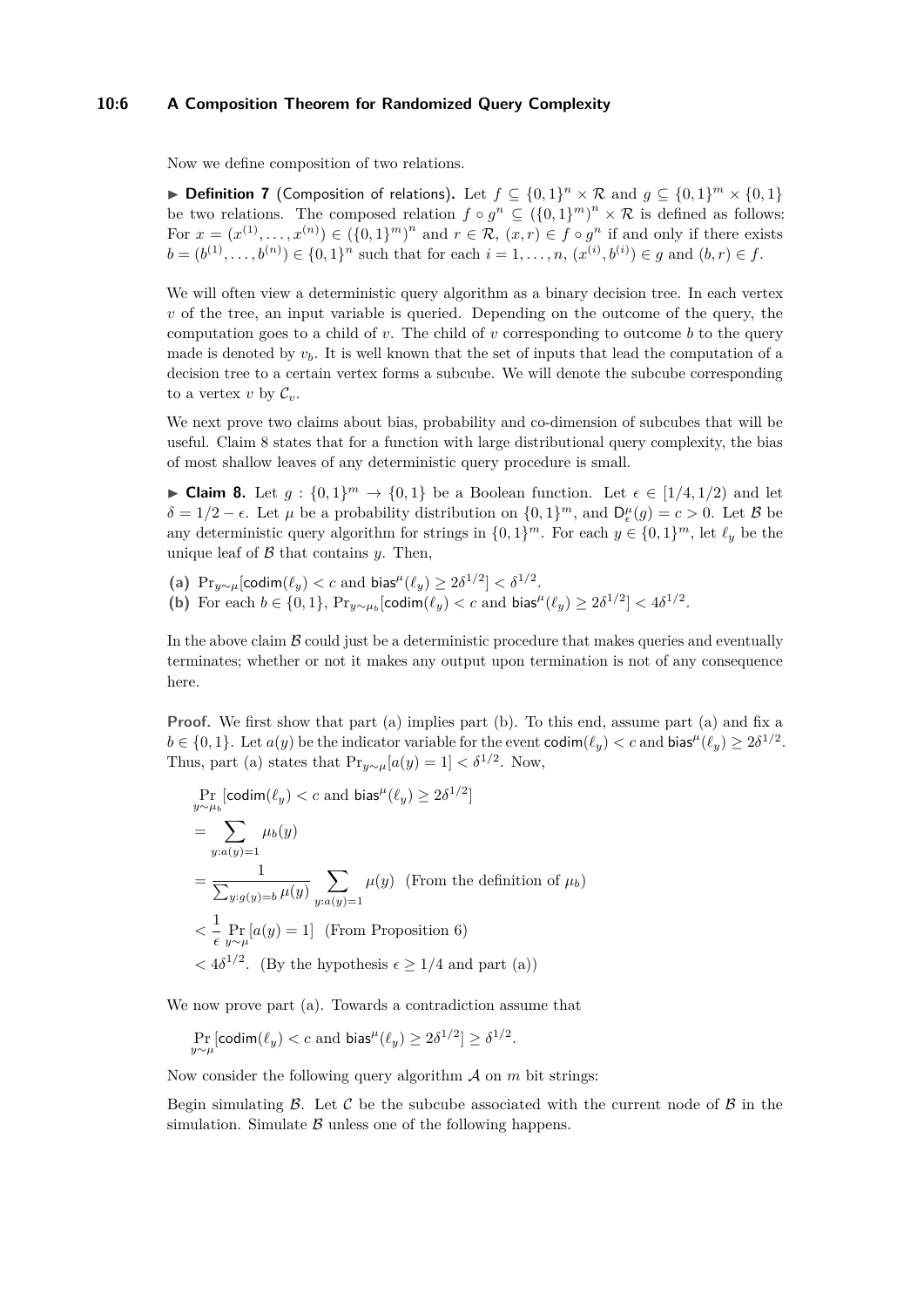- $\blacksquare$   $\beta$  terminates.
- The number of queries made is *c* − 1.  $\overline{\phantom{a}}$
- bias<sup> $\mu$ </sup>(C)  $\geq 2\delta^{1/2}$ .  $\overline{a}$

Upon termination, if  $\text{bias}^{\mu}(\mathcal{C}) \geq 2\delta^{1/2}$ , output  $\arg \max_{b \in \{0,1\}} \Pr_{y \sim \mu}[g(y) = b \mid y \in \mathcal{C}]$ . Else output a uniformly random bit.

It immediately follows that the worst case query complexity of  $A$  is at most  $c-1$ . Now, we will prove that  $Pr_{y \sim \mu}[\mathcal{A}(y) = g(y)] \ge 1 - \epsilon$ . This will contradict the hypothesis that  $D_{\epsilon}^{\mu}(g) = c$ . Let  $\mathcal L$  be the node of  $\mathcal B$  at which the computation of  $\mathcal A$  ends. Let  $\Pr_{y\sim\mu}[\textsf{bias}^{\mu}(\mathcal L)\geq 2\delta^{1/2}]=p$ . By our assumption, the probability (over  $\mu$ ) that  $\mathcal L$  is a leaf and bias<sup> $\mu$ </sup>( $\mathcal L$ )  $\geq 2\delta^{1/2}$  is at least  $\delta^{1/2}$ ; in particular  $p \geq \delta^{1/2}$ . Now,

$$
\Pr_{y \sim \mu}[\mathcal{A}(y) = g(y)]
$$
\n
$$
= \Pr_{y \sim \mu}[\text{bias}^{\mu}(\mathcal{L}) \ge 2\delta^{1/2}] \cdot \Pr_{y \sim \mu}[\mathcal{A}(y) = g(y) | \text{bias}^{\mu}(\mathcal{L}) \ge 2\delta^{1/2}] +
$$
\n
$$
\Pr_{y \sim \mu}[\text{bias}^{\mu}(\mathcal{L}) < 2\delta^{1/2}] \cdot \Pr_{y \sim \mu}[\mathcal{A}(y) = g(y) | \text{bias}^{\mu}(\mathcal{L}) < 2\delta^{1/2}]
$$
\n
$$
\ge p \cdot (1/2 + \delta^{1/2}) + (1 - p) \cdot \frac{1}{2} \quad \text{(from our assumption)}
$$
\n
$$
= 1/2 + p \cdot \delta^{1/2}
$$
\n
$$
\ge 1/2 + \delta \quad \text{(since } p \ge \delta^{1/2}\text{)}
$$
\n
$$
= 1 - \epsilon.
$$

This completes the proof.

The next claim states that if a subcube has low bias with respect to a distribution  $\mu$ , then the distributions  $\mu_0$  and  $\mu_1$  ascribe almost the same probability to it.

<span id="page-6-0"></span>► Claim 9. Let  $g: \{0,1\}^m \to \{0,1\}$  be a Boolean function and  $\delta \in (0, \frac{1}{2}]$ . Let  $\mu$  be a distribution on  $\{0,1\}^m$ . Let C be a subcube such that  $\Pr_{\mu}[\mathcal{C}] > 0$  and bias<sup> $\mu(\mathcal{C}) \leq \delta$ . Also</sup> assume that  $\text{bias}^{\mu}(\{0,1\}^m) \leq \delta$ . Then for any  $b \in \{0,1\}$  we have,

(a)  $\Pr_{\mu}[\mathcal{C}] \leq (1+4\delta) \cdot \Pr_{\mu_b}[\mathcal{C}],$ **(b)**  $\Pr_{\mu}[\mathcal{C}] \geq (1-4\delta) \cdot \Pr_{\mu_b}[\mathcal{C}].$ 

**Proof.** We prove part (a) of the claim. The proof of part (b) is similar.

By the definition of bias and the hypothesis, for each  $b \in \{0, 1\}$ ,

$$
\sum_{y \in \mathcal{H}_m: g(y)=b} \mu(y) \le \left(\frac{1}{2} + \frac{\delta}{2}\right) \cdot \sum_{y \in \mathcal{H}_m} \mu(y) = \frac{1}{2} + \frac{\delta}{2},\tag{1}
$$

$$
\sum_{y \in \mathcal{C}: g(y) = b} \mu(y) \ge \left(\frac{1}{2} - \frac{\delta}{2}\right) \cdot \sum_{y \in \mathcal{C}} \mu(y) > 0.
$$
\n(2)

Now,

$$
\Pr_{\mu_b}[\mathcal{C}] = \sum_{y \in \mathcal{C}} \mu_b(y)
$$

$$
= \frac{\sum_{y \in \mathcal{C}:g(y) = b} \mu(y)}{\sum_{y \in \mathcal{H}_m: g(y) = b} \mu(y)}
$$

<span id="page-6-2"></span><span id="page-6-1"></span>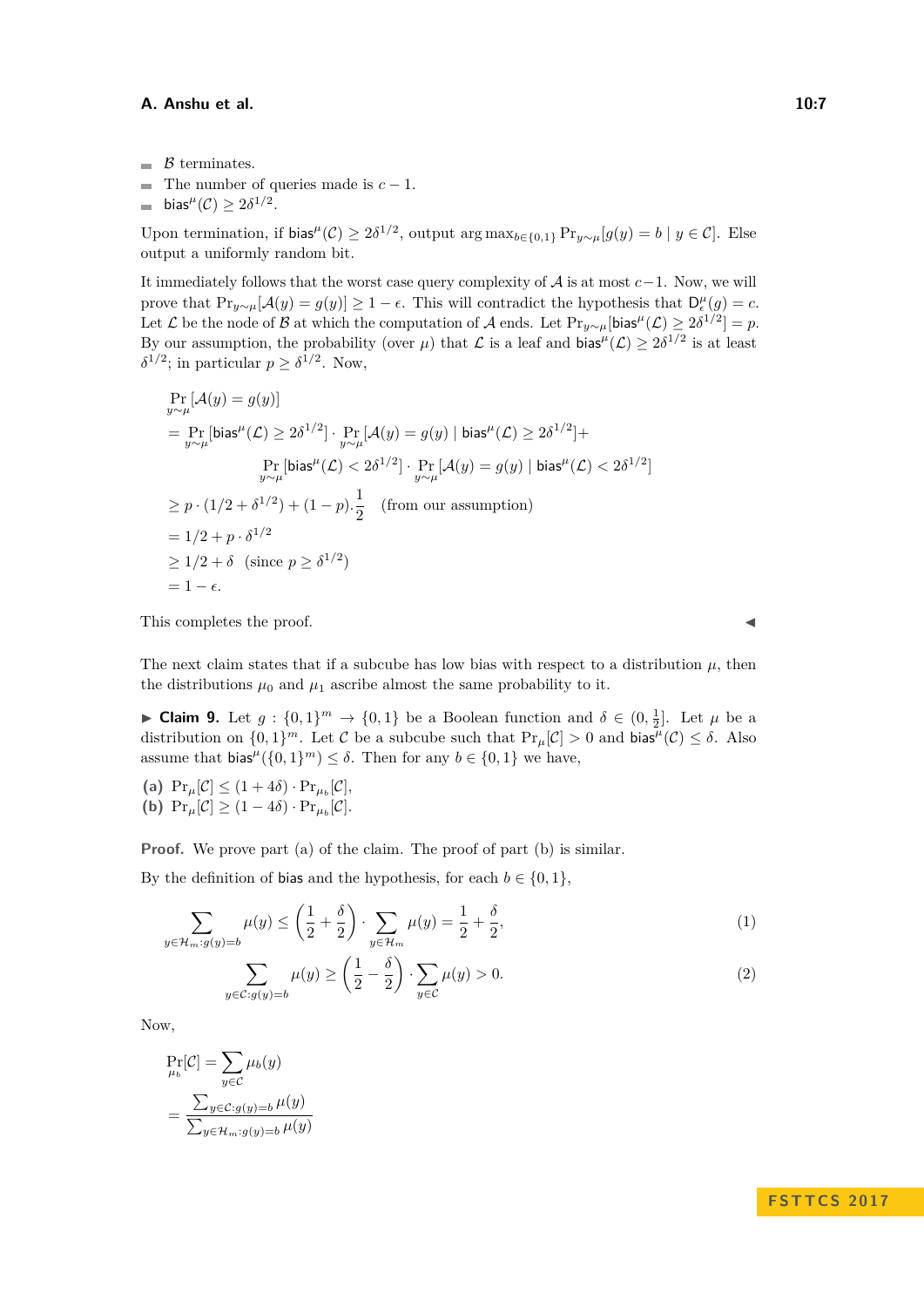# **10:8 A Composition Theorem for Randomized Query Complexity**

$$
\geq \frac{(1/2 - \delta/2) \cdot \sum_{y \in \mathcal{C}} \mu(y)}{1/2 + \delta/2}
$$
 (From Equations (1) and (2))  
= 
$$
\frac{1/2 - \delta/2}{1/2 + \delta/2} \cdot \Pr_{\mu}[\mathcal{C}]
$$

Thus,

$$
\Pr_{\mu}[\mathcal{C}] \le \frac{1/2 + \delta/2}{1/2 - \delta/2} \cdot \Pr_{\mu_b}[\mathcal{C}] \le (1 + 4\delta) \cdot \Pr_{\mu_b}[\mathcal{C}]. \quad (\text{since } \delta \le \frac{1}{2})
$$

# <span id="page-7-0"></span>**3 Composition Theorem**

In this section we prove our main theorem. We restate it below.

**Fineorem 1** (Main Theorem). For any relation  $f \subseteq \{0,1\}^n \times \mathcal{R}$  and Boolean function  $g: \{0, 1\}^m \to \{0, 1\},\$ 

$$
R_{1/3}(f \circ g^n) = \Omega(R_{4/9}(f) \cdot R_{1/2 - 1/n^4}(g)).
$$

**Proof.** We begin by recalling the notations defined in Section [1.1](#page-2-0) that we will use in this proof.

Let  $\epsilon = 1/2 - 1/n^4$ . Let  $\mu$  be the distribution over the domain  $\{0,1\}^m$  of g for which  $\mathsf{R}_{\epsilon}(g)$ is achieved, i.e.,  $R_{\epsilon}(g) = D_{\epsilon}^{\mu}(g)$ . (see Fact [3\)](#page-4-0)

We show that for every probability distribution  $\lambda$  over the input space  $\{0,1\}^n$  of f, there exists a deterministic query algorithm A with worst case query complexity at most  $R_{1/3}(f \circ g)/R_{\epsilon}(g)$ , such that  $Pr_{z \sim \lambda}[(z, \mathcal{A}(z)) \in f] \geq 5/9$ . By the minimax principle (Fact [3\)](#page-4-0) this will prove Theorem [1.](#page-1-0)

Using  $\lambda$ , we define a probability distribution  $\gamma$  over  $({0,1})^m$ . We first define a family of distributions  $\{\gamma^z : z \in \{0,1\}^n\}$  over  $(\{0,1\}^m)^n$ . For a fixed  $z \in \{0,1\}^n$ , we define  $\gamma^z$  by giving a sampling procedure:

- **1.** For each  $i = 1, ..., n$ , sample  $x^{(i)} = (x_1^{(i)}, ..., x_m^{(i)})$  from  $\{0, 1\}^m$  independently according to  $\mu_{z_i}$ .
- 2. Return  $x = (x^{(1)}, \ldots, x^{(n)})$ .

Thus for  $z = (z_1, \ldots, z_n) \in \{0, 1\}^n$  and  $x = (x^{(1)}, \ldots, x^{(n)}) \in (\{0, 1\}^m)^n$ ,  $\gamma^z(x) = \prod_{i=1}^n$  $\mu_{z_i}(x^{(i)})$ . Note that  $\gamma^z$  is supported only on strings *x* for which the following is true: for each  $r \in \mathcal{R}$ ,  $(x, r) \in f \circ g^n$  if and only if  $(z, r) \in f$ .

Now, we define the distribution  $\gamma$  by giving a sampling procedure:

- **1.** Sample a  $z = (z_1, \ldots, z_n)$  from  $\{0, 1\}^n$  according to  $\lambda$ .
- **2.** Sample an  $x = (x^{(1)}, \ldots, x^{(n)})$  from  $(\{0,1\}^m)^n$  according to  $\gamma^z$ . Return *x*.

By the minimax principle (Fact [3\)](#page-4-0), there is a deterministic query algorithm  $\beta$  of worst case complexity at most  $R_{1/3}(f \circ g^n)$  such that  $\Pr_{x \sim \gamma}[(x, \mathcal{B}(x)) \in f \circ g^n] \ge 2/3$ . We will use  $\mathcal B$  to construct a randomized query algorithm  $A'$  for  $f$  with the desired properties. A deterministic query algorithm A for *f* with required performance guarantees can then be obtained by appropriately fixing the randomness of  $A'$ . Algorithm [1](#page-8-0) formally defines the algorithm  $A'$ that we construct.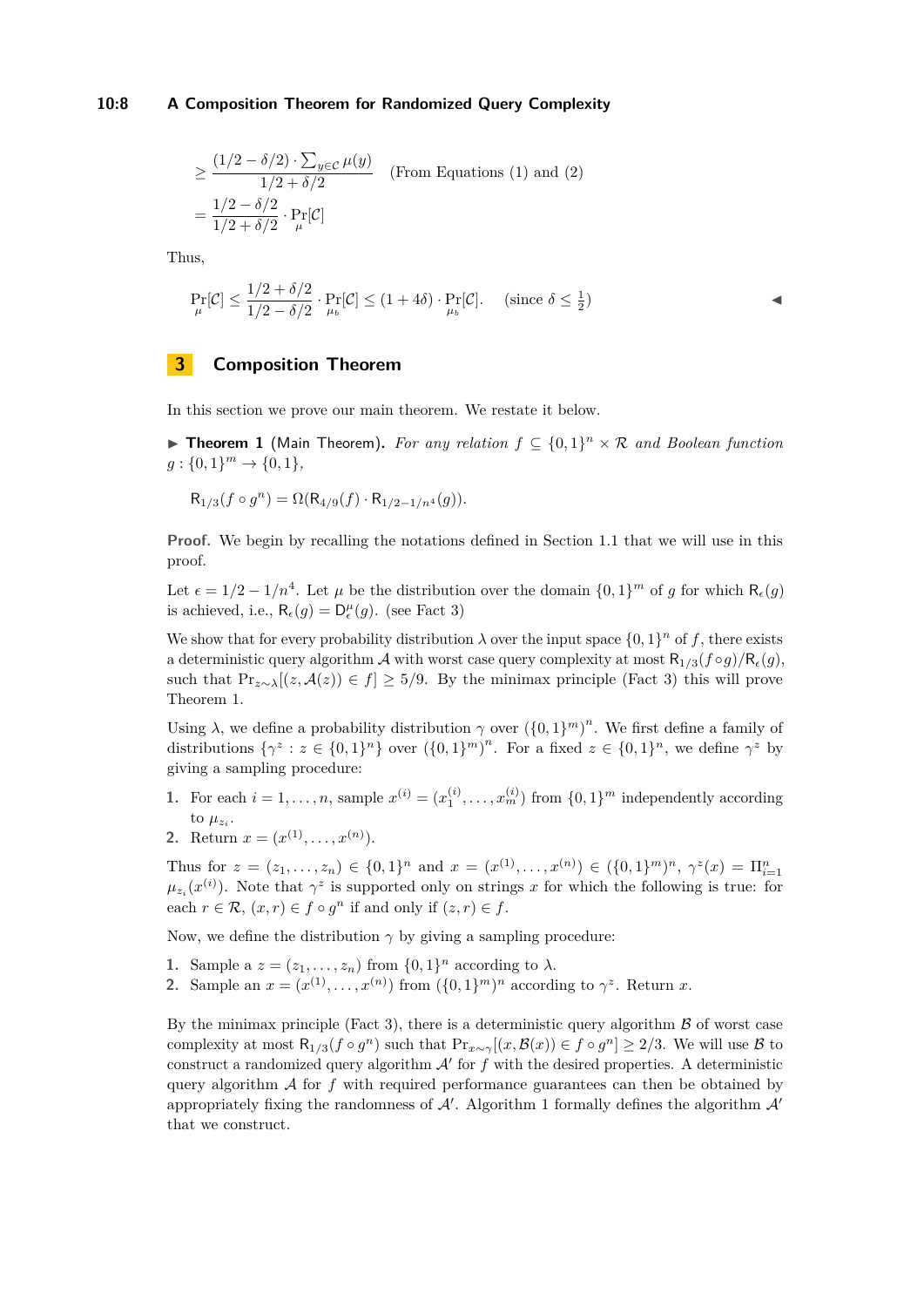**Algorithm 1:** Randomized query algorithm  $A'$  for  $f$ 

<span id="page-8-1"></span><span id="page-8-0"></span>**Input:**  $z \in \{0, 1\}^n$ **1** Initialize  $v \leftarrow \text{root of the decision tree } \mathcal{B}, Q \leftarrow \emptyset$ **<sup>2</sup> while** *v is not a leaf* **do 3** Let a bit in  $x^{(i)}$  be queried at *v* **4 if**  $i \notin Q$  **then**  $(v^{(i)}_v) < \mathsf{D}^{\mu}_{\epsilon}(g)$  if this is satisfied \*/ **5** Set  $v \leftarrow v_b$  with probability  $Pr_{\mu}[\mathcal{C}_{v_b}^{(i)} | \mathcal{C}_{v}^{(i)}]$  $\mathfrak{b} \quad \Big| \quad \Big| \quad \text{if } \mathsf{codim}(\mathcal{C}^{(i)}_{v}) = \mathsf{D}^{\mu}_{\epsilon}(g) - 1 \text{ then}$ **<sup>7</sup>** Query *z<sup>i</sup>* **8**  $\begin{bmatrix} \vdots \end{bmatrix}$  Set  $Q \leftarrow Q \cup \{i\}$ **9 else**  $\mathbf{10} \quad | \quad \textbf{if} \; \Pr_{\mu_{z_i}}[\mathcal{C}^{(i)}_v] = 0 \;\; \textbf{then}$ **11** | **Output 0 12 else 13**  $\left| \begin{array}{c} \left| \begin{array}{c} \left| \end{array} \right| \in \text{Set } v \leftarrow v_b \text{ with probability } \Pr_{\mu_{z_i}}[\mathcal{C}_{v_b}^{(i)} \mid \mathcal{C}_{v}^{(i)}] \end{array} \right|$ **<sup>14</sup>** Output label of *v*

<span id="page-8-4"></span>From the definition of bias one can verify that the event in step [5](#page-8-1) in Algorithm [1](#page-8-0) that is being conditioned on, has non-zero probabilities under the respective distribution; hence, the probabilistic process is well-defined.

From the description of  $A'$  it is immediate that  $z_i$  is queried only if the underlying simulation of B queries at least  $\mathsf{R}_{\epsilon}(g)$  locations in  $x^{(i)}$ . Thus the worst-case query complexity of  $\mathcal{A}'$  is at most  $R_{1/3}(f \circ g^n)/R_{\epsilon}(g)$ .

We are left with the task of bounding the error of  $A'$ . Let  $\mathcal L$  be the set of leaves of the decision tree  $\mathcal{B}$ . Each leaf  $\ell \in \mathcal{L}$  is labelled with  $b_{\ell} \in \mathcal{R}$ ; whenever the computation reaches  $\ell$ .  $b_{\ell}$  is output.

For a vertex *v*, let the corresponding subcube  $\mathcal{C}_v$  be  $\mathcal{C}_v^{(1)} \times \ldots \times \mathcal{C}_v^{(n)}$ , where  $\mathcal{C}_v^{(i)}$  is a subcube of the domain of the *i*-th copy of *g* (corresponding to the input  $x^{(i)}$ ). Recall from Section [2](#page-3-0) that for  $b \in \{0, 1\}$ ,  $v_b$  denotes the *b*-th child of *v*.

For each leaf  $\ell \in \mathcal{L}$  and  $i = 1, \ldots, n$ , define snip<sup>(*i*</sup>)( $\ell$ ) to be 1 if there is a node *t* in the unique path from the root of B to  $\ell$  such that codim $(\mathcal{C}^{(i)}_t) < D^{\mu}_{\epsilon}(g)$  and bias<sup> $\mu$ </sup> $(\mathcal{C}^{(i)}_t) \geq \frac{2}{n^2}$ , and 0 otherwise. Define  $\mathsf{snip}(\ell) := \vee_{i=1}^{n} \mathsf{snip}^{(i)}(\ell)$ .

For each  $\ell \in \mathcal{L}$ , define  $p_{\ell}^z$  to be the probability that for an input drawn from  $\gamma^z$ , the computation of  $\beta$  terminates at leaf  $\ell$ . We have,

<span id="page-8-2"></span>
$$
\Pr_{x \sim \gamma^z} [(x, \mathcal{B}(x)) \in f \circ g^n] = \Pr_{x \sim \gamma^z} [(z, \mathcal{B}(x)) \in f] = \sum_{\ell \in \mathcal{L}: (z, b_\ell) \in f} p_\ell^z.
$$
\n(3)

From our assumption about  $\beta$  we also have that,

<span id="page-8-3"></span>
$$
\Pr_{x \sim \gamma}[(x, \mathcal{B}(x)) \in f \circ g^n] = \mathop{\mathbb{E}}_{z \sim \lambda} \Pr_{x \sim \gamma^z}[(x, \mathcal{B}(x)) \in f \circ g^n] \ge \frac{2}{3}.
$$
\n(4)

Now, consider a run of  $\mathcal{A}'$  on z. For each  $\ell \in \mathcal{L}$  of  $\mathcal{B}$ , define  $q_{\ell}^z$  to be the probability that the computation of  $\mathcal{A}'$  on  $z$  terminates at leaf  $\ell$  of  $\mathcal{B}$ . Note that the probability is over the internal randomness of  $A'$ .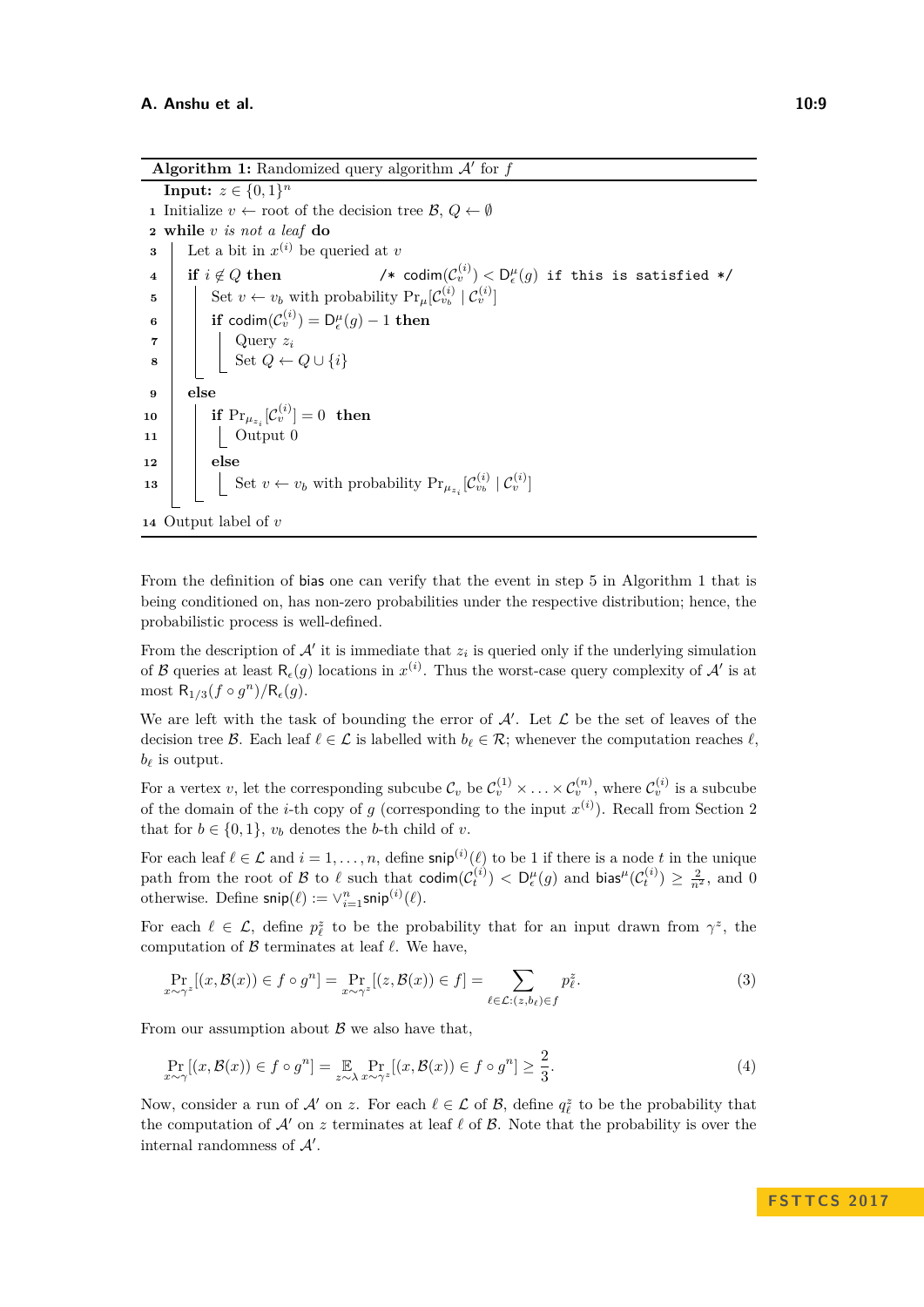# **10:10 A Composition Theorem for Randomized Query Complexity**

To finish the proof, we need the following two claims. The first one states that the leaves  $\ell \in \mathcal{L}$  are sampled with similar probabilities by  $\mathcal{B}$  and  $\mathcal{A}'$ .

<span id="page-9-0"></span>► Claim 10. For each  $\ell \in \mathcal{L}$  such that  $\mathsf{snip}(\ell) = 0$ , and for each  $z \in \{0,1\}^n$ ,  $\frac{8}{9} \cdot p_{\ell}^z \le q_{\ell}^z \le \frac{10}{9} \cdot p_{\ell}^z$ .

The next Claim states that for each *z*, the probability according to  $\gamma^z$  of the leaves  $\ell$  for which  $\textsf{snip}(\ell) = 1$  is small.

<span id="page-9-1"></span>► Claim 11.

$$
\forall z \in \{0,1\}^n, \sum_{\ell \in \mathcal{L}, \mathsf{snip}(\ell) = 1} p_{\ell}^z \le \frac{4}{n}.
$$

We first finish the proof of Theorem [1](#page-1-0) assuming Claims [10](#page-9-0) and [11,](#page-9-1) and then prove the claims. For a fixed input  $z \in \{0,1\}^n$ , the probability that  $\mathcal{A}'$ , when run on *z*, outputs an *r* such that  $(z, r) \in f$ , is at least

$$
\sum_{\ell \in \mathcal{L}, \atop (z, b_{\ell}) \in f, \text{snip}(\ell) = 0} q_{\ell}^{z} \ge \sum_{\ell \in \mathcal{L}, \atop (z, b_{\ell}) \in f, \text{snip}(\ell) = 0} \frac{8}{9} \cdot p_{\ell}^{z} \quad \text{(By Claim 10)}
$$
\n
$$
= \frac{8}{9} \left( \sum_{\ell \in \mathcal{L}, \atop (z, b_{\ell}) \in f} p_{\ell}^{z} - \sum_{\ell \in \mathcal{L}, \atop (z, b_{\ell}) \in f, \text{snip}(\ell) = 1} p_{\ell}^{z} \right)
$$
\n
$$
\ge \frac{8}{9} \left( \sum_{\ell \in \mathcal{L}, \atop (z, b_{\ell}) \in f} p_{\ell}^{z} - \frac{4}{n} \right). \quad \text{(By Claim 11)}
$$
\n
$$
(5)
$$

Thus, the success probability of  $A'$  is at least

<span id="page-9-2"></span>
$$
\mathbb{E}\n\sum_{\substack{\ell \in \mathcal{L}, \ (z,b_{\ell}) \in f, \text{sup}(\ell) = 0}} q_{\ell}^{z} \geq \frac{8}{9} \cdot \left( \mathbb{E}\n\sum_{\substack{\ell \in \mathcal{L}, \ (z,b_{\ell}) \in f}} p_{\ell}^{z} - \frac{4}{n} \right) \quad \text{(By Equation (5))}
$$
\n
$$
\geq \frac{8}{9} \cdot \left( \frac{2}{3} - \frac{4}{n} \right) \quad \text{(By Equations (3) and (4))}
$$
\n
$$
\geq \frac{5}{9} \cdot \text{(For large enough } n)
$$

We now give the proofs of Claims [10](#page-9-0) and [11.](#page-9-1)

**Proof of Claim [10.](#page-9-0)** We will prove the first inequality. The proof of the second inequality is  $\text{similar}^1$  $\text{similar}^1$ .

Fix  $a \ z \in \{0,1\}^n$  and a leaf  $\ell \in \mathcal{L}$  such that  $\mathsf{snip}(\ell) = 0$ . For each  $i = 1, \ldots, n$ , assume that  $\mathsf{codim}(\mathcal{C}^{(i)}_\ell)$  $\mathcal{L}^{(i)}$  and in the path from the root of B to  $\ell$  the variables  $x_1^{(i)}, \ldots, x_{d^{(i)}}^{(i)}$  are set to bits  $b_1, \ldots, b_{d^{(i)}}$  in this order.

We first observe that if  $v$  is a vertex of  $\beta$  for which the condition in step [10](#page-8-4) of  $A'$  is satisfied, then co-dimension of  $\mathcal{C}_v^{(i)}$  is at most  $D_\epsilon^\mu(g) - 1$ , and bias $(\mathcal{C}_v^{(i)}) = 1$ ; hence each leaf  $\ell'$  of  $\mathcal B$ reachable from *v* has  $\mathsf{snip}(\ell') = 1$ .

<span id="page-9-3"></span> $^{\rm 1}$  Note that only the first inequality is used in the proof of Theorem [1.](#page-1-0)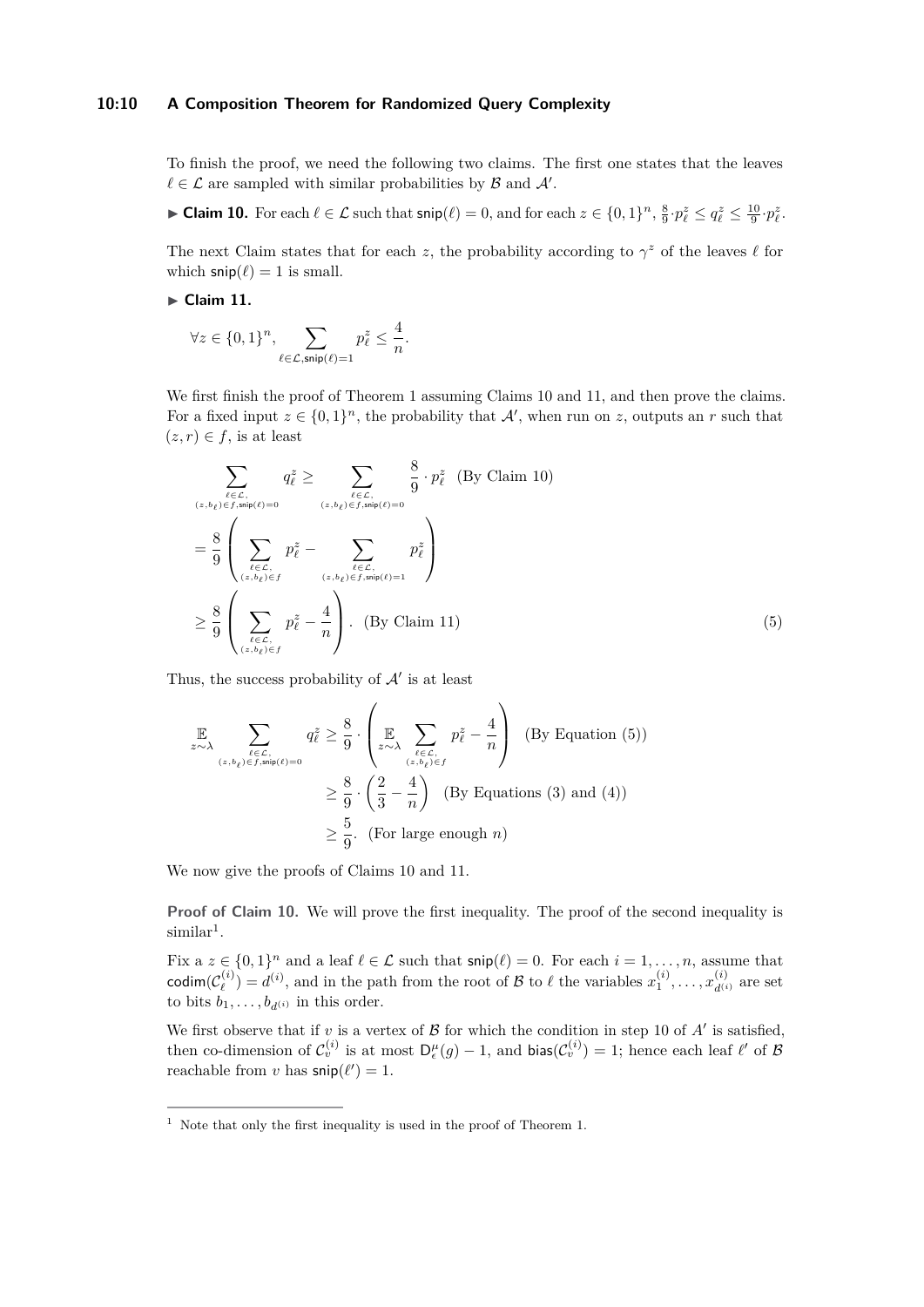The computation of  $\mathcal{A}'$  terminates at leaf  $\ell$  if the values of the different bits  $x_j^{(i)}$  sampled by  $\mathcal{A}'$  agree with the leaf  $\ell$ . The probability of that happening is given by

<span id="page-10-1"></span>
$$
q_{\ell}^{z} = \prod_{i=1}^{n} \Pr_{\mathcal{A}'}[x_{1}^{(i)} = b_{1}, \dots, x_{d^{(i)}}^{(i)} = b_{d^{(i)}} \mid z]
$$
(6)  

$$
= \prod_{i=1}^{n} \Pr_{x \sim \mu}[x_{1}^{(i)} = b_{1}, \dots, x_{D_{\ell}^{\mu}(g)-1}^{(i)} = b_{D_{\epsilon}^{\mu}(g)-1}].
$$
  

$$
\Pr_{x \sim \mu_{z_{i}}} [x_{D_{\epsilon}^{\mu}(g)}^{(i)} = b_{D_{\epsilon}^{\mu}(g)}, \dots, x_{d^{(i)}}^{(i)} = b_{d^{(i)}} \mid x_{1}^{(i)} = b_{1}, \dots, x_{D_{\epsilon}^{\mu}(g)-1}^{(i)} = b_{D_{\epsilon}^{\mu}(g)-1}].
$$
(7)

The second equality above follows from the observation that in Algorithm [1,](#page-8-0) the first  $D_{\epsilon}^{\mu}(g) - 1$ bits of  $x^{(i)}$  are sampled from their marginal distributions with respect to  $\mu$ , and the subsequent bits are sampled from their marginal distributions with respect to  $\mu_{z_i}$ . In equation [\(7\)](#page-10-1), the term  $\Pr_{x \sim \mu_{z_i}}[x_{\mathsf{D}_\epsilon^{\mu}}^{(i)}]$  $D^{\mu}_{\epsilon}(g) = b_{D^{\mu}_{\epsilon}}(g), \ldots, x_{d^{(i)}}^{(i)} = b_{d^{(i)}} \mid x_{1}^{(i)} = b_{1}, \ldots, x_{D^{\mu}_{\epsilon}}^{(i)}$  $b_{\mathsf{D}_{\epsilon}^{\mu}(g)-1}^{\mu}(g)-1} = b_{\mathsf{D}_{\epsilon}^{\mu}(g)-1}$  is interpreted as 1 if  $d^{(i)} < D_{\epsilon}^{\mu}(g)$ .

We invoke Claim [9\(](#page-6-0)b) with C set to the subcube  $\{x \in \{0,1\}^m : x_1^{(i)} = b_1, \ldots, x_{D_\epsilon}^{(i)}\}$  $D_{\epsilon}^{\mu}(g)-1$  =  $b_{\mathsf{D}_{\epsilon}^{\mu}(g)-1}$  and *δ* set to  $\frac{2}{n^2}$ . To see that the claim is applicable here, note that from the assumption  $\textsf{snip}(\ell) = 0$  we have that  $\textsf{bias}(\mathcal{C}) < \delta = \frac{2}{n^2} < \frac{1}{2}$ , where the last inequality holds for large enough *n*. Also, since  $D_{\epsilon}^{\mu}(g) > 0$ , by Proposition [6](#page-4-1) the bias of  $\{0,1\}^{m}$  is at most  $\frac{2}{n^4} < \frac{2}{n^2} = \delta$ . Continuing from Equation [\(7\)](#page-10-1), by invoking Claim [9\(](#page-6-0)b) we have,

$$
q_{\ell}^{z} \geq \prod_{i=1}^{n} (1 - 8/n^{2}) \Pr_{x \sim \mu_{z_{i}}} [x_{1}^{(i)} = b_{1}, \dots, x_{D_{\ell}^{\mu}(g)-1}^{(i)} = b_{D_{\epsilon}^{\mu}(g)-1}].
$$
  
\n
$$
\Pr_{x \sim \mu_{z_{i}}} [x_{D_{\epsilon}^{\mu}(g)}^{(i)} = b_{D_{\epsilon}^{\mu}(g)}, \dots, x_{d^{(i)}}^{(i)} = b_{d^{(i)}} | x_{1}^{(i)} = b_{1}, \dots, x_{D_{\epsilon}^{\mu}(g)-1}^{(i)} = b_{D_{\epsilon}^{\mu}(g)-1}]
$$
  
\n
$$
= (1 - 8/n^{2})^{n} \prod_{i=1}^{n} \Pr_{x \sim \mu_{z_{i}}} [x_{1}^{(i)} = b_{1}, \dots, x_{d^{(i)}}^{(i)} = b_{d^{(i)}}]
$$
  
\n
$$
\geq \frac{8}{9} \cdot p_{\ell}^{z}. \text{ (For large enough } n)
$$

**Proof of Claim [11.](#page-9-1)** Fix a  $z \in \{0,1\}^n$ . We shall prove that for each  $i$ ,  $\sum_{\ell \in \mathcal{L}, \mathsf{snip}(i)} \ell_{\ell} = 1} p_{\ell}^z \leq$  $\frac{4}{n^2}$ . That will prove the claim, since  $\sum_{\ell \in \mathcal{L}, \mathsf{snip}(\ell)=1} p_{\ell}^z \leq \sum_{i=1}^n \sum_{\ell \in \mathcal{L}, \mathsf{snip}^{(i)}(\ell)=1} p_{\ell}^z$ .

To this end, fix an  $i \in \{1, \ldots, n\}$ . For a random x drawn from  $\gamma^z$ , let p be the probability that in strictly less than  $D_{\epsilon}^{\mu}(g)$  queries the computation of B reaches a node t such that bias( $\mathcal{C}_t^{(i)}$ ) is at least  $\frac{2}{n^2}$ . Note that this probability is over the choice of the different  $x^{(j)}$ 's. We shall show that  $p \leq \frac{4}{n^2}$ . This is equivalent to showing that  $\sum_{\ell \in \mathcal{L}, \mathsf{snip}^{(i)}(\ell)=1} p_{\ell}^z \leq \frac{4}{n^2}$ .

Note that each  $x^{(j)}$  is independently distributed according to  $\mu_{z_j}$ . By averaging, there exists a choice of  $x^{(j)}$  for each  $j \neq i$  such that for a random  $x^{(i)}$  chosen according to  $\mu_{z_i}$ , a node *t* as above is reached within at most  $D_{\epsilon}^{\mu}(g) - 1$  steps with probability at least *p*. Fix such a setting for each  $x^{(j)}$ ,  $j \neq i$ . Claim [11](#page-9-1) follows from Claim [8](#page-5-0) (note that  $\epsilon = \frac{1}{2} - \frac{1}{n^4} \geq \frac{1}{4}$  for large enough  $n$ ).

This completes the proof of Theorem [1.](#page-1-0)

# <span id="page-10-0"></span>**3.1 Hardness Amplification Using XOR Lemma**

In this section we prove Theorem [2.](#page-1-1)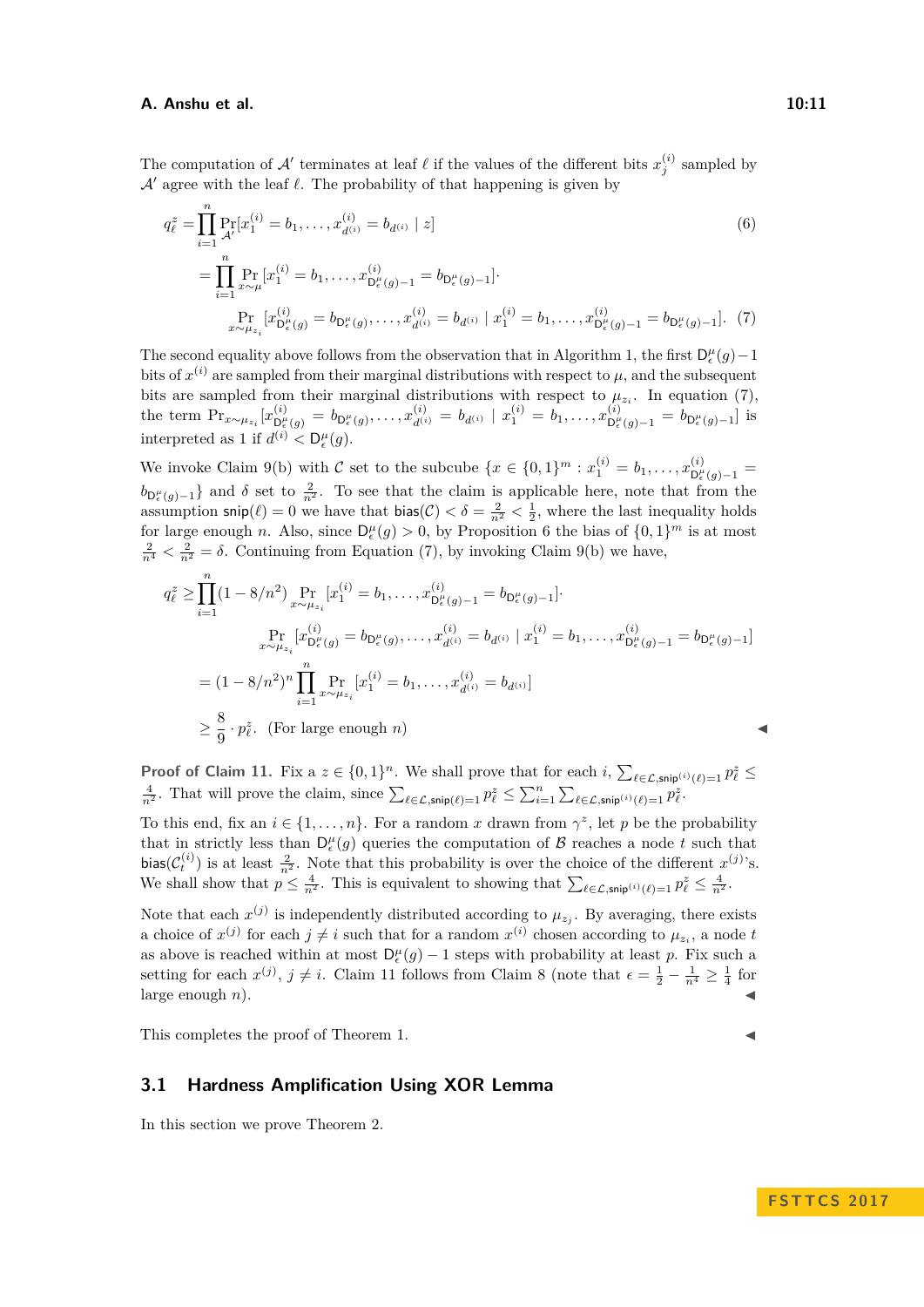# **10:12 A Composition Theorem for Randomized Query Complexity**

Theorem [1](#page-1-0) is useful only when the function *g* is hard against randomized query algorithms even for error  $1/2 - 1/n^4$ . In this section we use an XOR lemma to show a procedure that, given any *g* that is hard against randomized query algorithms with error 1*/*3, obtains another function on a slightly larger domain that is hard against randomized query algorithms with error  $1/2 - 1/n^4$ . This yields the proof of Theorem [2.](#page-1-1)

Let  $g: \{0,1\}^m \to \{0,1\}$  be a function. Let  $g_t^{\oplus}: (\{0,1\}^m)^t \to \{0,1\}$  be defined as follows. For  $x = (x^{(1)}, \ldots, x^{(t)}) \in (\{0, 1\}^m)^t$ ,

$$
g_t^{\oplus}(x) = \oplus_{i=1}^t g(x^{(i)}).
$$

The following theorem is obtained by specializing Theorem 3 of Andrew Drucker's paper [\[5\]](#page-11-0) to this setting.

<span id="page-11-8"></span> $\triangleright$  **Theorem 12** (Drucker 2011 [\[5\]](#page-11-0) Theorem 3).

$$
\mathsf{R}_{1/2-2^{-\Omega(t)}}(g^\oplus_t) = \Omega(t \cdot \mathsf{R}_{1/3}(g)).
$$

Theorem [2](#page-1-1) (restated below) follows by setting  $t = \Theta(\log n)$  and combining Theorem [12](#page-11-8) with Theorem [1.](#page-1-0)

▶ **Theorem 2.** Let  $f \subseteq \{0,1\}^n \times \mathcal{R}$  be any relation. Let  $g : \{0,1\}^m \to \{0,1\}$  be a function.  $Let g_t^{\oplus} : (\{0,1\}^m)^t \rightarrow \{0,1\}$  be defined as follows: for  $x = (x^{(1)},...,x^{(t)}) \in (\{0,1\}^m)^t$ ,  $g_t^{\oplus}(x) = \bigoplus_{i=1}^t g(x^{(i)})$ *. Then,* 

$$
\mathsf{R}_{1/3}\left( f \circ \left( g_{O(\log n)}^\oplus \right)^n \right) = \Omega(\log n \cdot \mathsf{R}_{4/9}(f) \cdot \mathsf{R}_{1/3}(g)).
$$

#### **References**

- <span id="page-11-6"></span>**1** Shalev Ben-David and Robin Kothari. Randomized query complexity of sabotaged and composed functions. In *43rd International Colloquium on Automata, Languages, and Programming, ICALP 2016, July 11-15, 2016, Rome, Italy*, pages 60:1–60:14, 2016.
- <span id="page-11-7"></span>**2** Harry Buhrman and Ronald de Wolf. Complexity measures and decision tree complexity: a survey. *Theor. Comput. Sci.*, 288(1):21–43, 2002.
- <span id="page-11-2"></span>**3** Mark Bun and Justin Thaler. Dual lower bounds for approximate degree and Markov-Bernstein inequalities. In *Automata, Languages, and Programming - 40th International Colloquium, ICALP 2013, Riga, Latvia, July 8-12, 2013, Proceedings, Part I*, pages 303– 314, 2013.
- <span id="page-11-5"></span>**4** Arkadev Chattopadhyay, Michal Koucký, Bruno Loff, and Sagnik Mukhopadhyay. Simulation theorems via pseudorandom properties. *CoRR*, abs/1704.06807, 2017.
- <span id="page-11-0"></span>**5** Andrew Drucker. Improved direct product theorems for randomized query complexity. In *Proceedings of the 26th Annual IEEE Conference on Computational Complexity, CCC 2011, San Jose, California, June 8-10, 2011*, pages 1–11, 2011.
- <span id="page-11-1"></span>**6** Mika Göös and T. S. Jayram. A composition theorem for conical juntas. In *31st Conference on Computational Complexity, CCC 2016, May 29 to June 1, 2016, Tokyo, Japan*, pages 5:1–5:16, 2016.
- <span id="page-11-3"></span>**7** Mika Göös, Toniann Pitassi, and Thomas Watson. Deterministic communication vs. partition number. In *IEEE 56th Annual Symposium on Foundations of Computer Science, FOCS 2015, Berkeley, CA, USA, 17-20 October, 2015*, pages 1077–1088, 2015.
- <span id="page-11-4"></span>**8** Mika Göös, Toniann Pitassi, and Thomas Watson. Query-to-communication lifting for BPP. *CoRR*, abs/1703.07666, 2017.